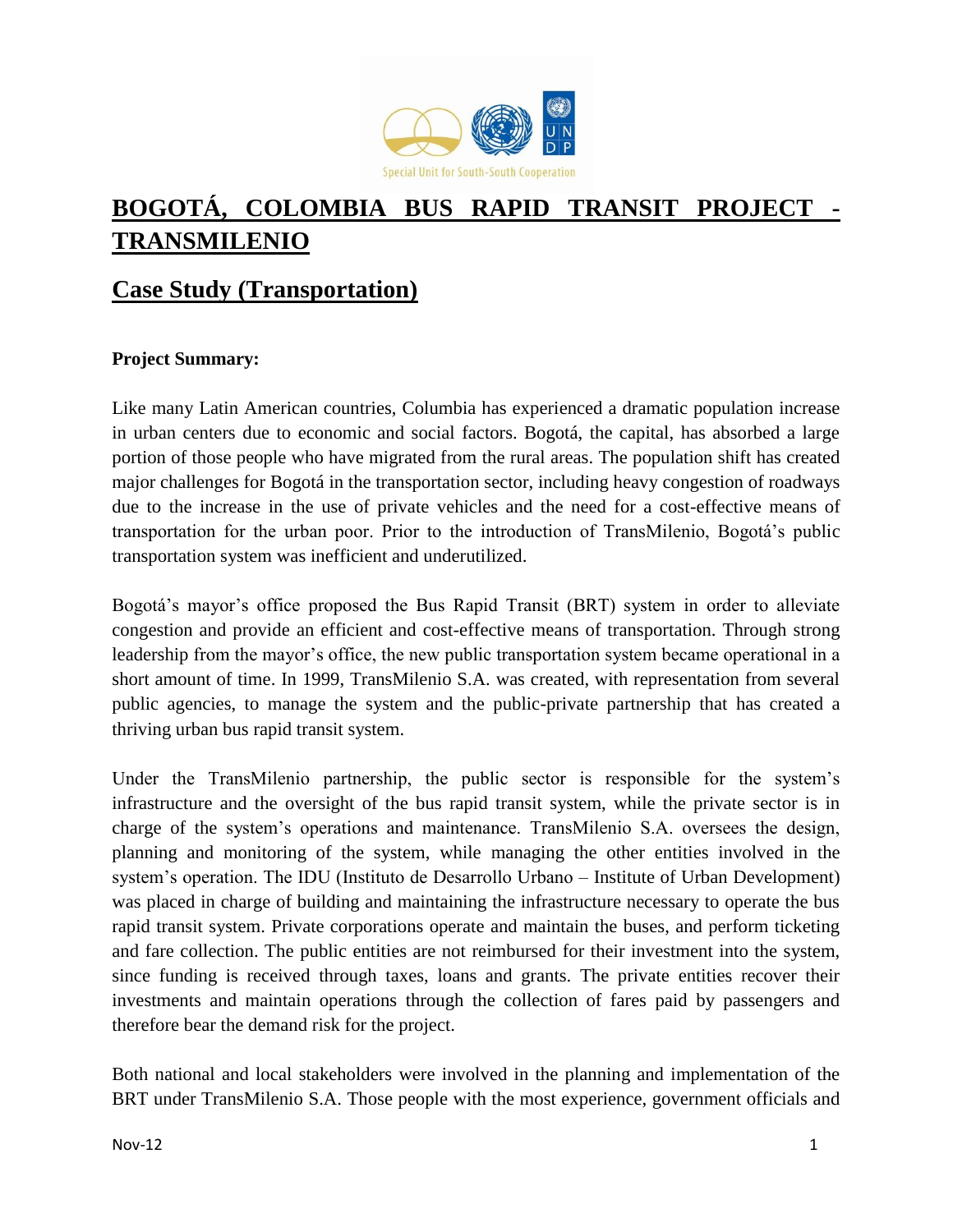

bus operators from the old public transportation system, all provided input into the design and planning of the new BRT system. Open lines of communication allowed concerns to be voiced and resolved so that major roadblocks to the new public transportation system could be avoided. All of the partners who received contracts to operate in TransMilenio were selected by TransMilenio S.A. through an open and competitive bidding process. The first phase of implementation was completed in 2002, the second in 2006, and the system is currently under further expansion, so that more residents of Bogotá can utilize the public transportation system.

# **Project Objectives:**

Political and social issues, as well as industrialization, have displaced a large number of people in Columbia from rural to urban areas. As a result, today almost seventy-five percent of Colombians live in cities, and it is now estimated that two-thirds of the Colombian population living below the poverty line is located in urban areas. Bogotá, Colombia's capital has a population of 7.3 million people, or roughly sixteen percent of the country's total population. Providing efficient and affordable transportation for residents is a major challenge for Bogotá's administrative officers, especially since the city continues to grow in population. A transport system able to provide efficient mobility and accessibility for all inhabitants in a city is a powerful tool to promote economic growth, alleviate poverty and achieve social and political integration, while improving environmental conditions and triggering public space upgrading.

Traditionally, Bogotá's transportation infrastructure favored the use of private vehicles. Ninetyfive percent of the road network was used by 850,000 private vehicles, which only transported about nineteen percent of Bogotá's population. Public transportation in Bogotá was described as low quality, with low operating speed, resulting in excessive travel times, high levels of congestion, high accident rates and elevated levels of air and noise pollution. The majority of the buses were more than 14 years old with a bus occupancy rate averaging around fifty percent. In general, buses did not have comfortable seats, ventilation or security. There were no defined bus stops, therefore, buses could be flagged down at any point along their route. The low quality of the system provided little motivation for car owners to switch to public transportation.

Heavy reliance on private vehicles coupled with ill-maintained buses produced many damaging effects. The city of Bogotá emitted pollution levels of 750,000 tons of atmospheric pollutants per year generated by traffic, and noise levels above 90 decibels on major streets. Air pollution was a serious issue because of Bogotá's high altitude and the lack of pollution control. In addition, 52,764 accidents were reported and 1,174 fatalities were recorded the year before TransMilenio was introduced.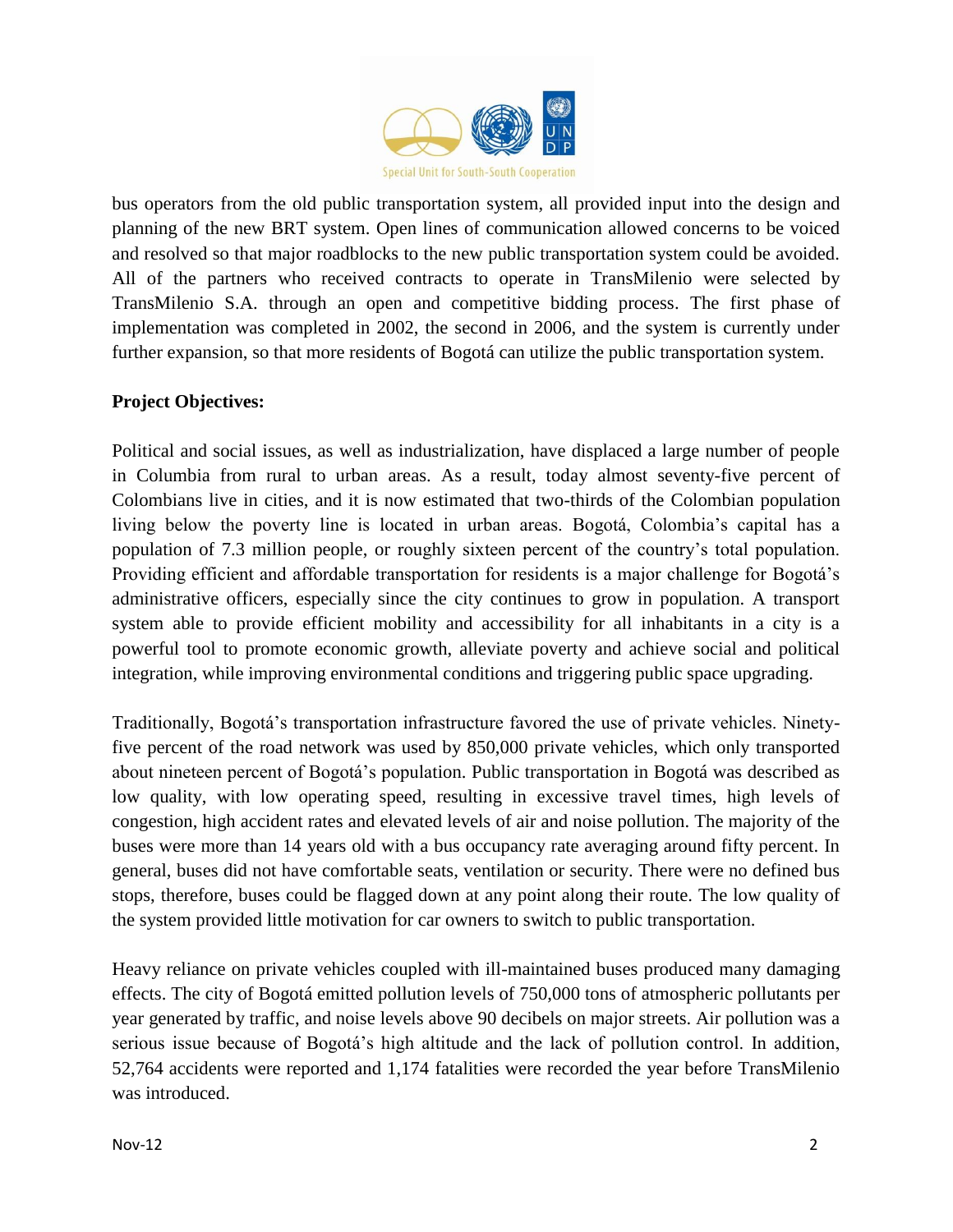

Mayor Enrique Peñalosa proposed the TransMilenio bus rapid transit system as a key element to his "mobility strategy." Mayor Peñalosa's mobility strategy sought to reduce the use of private vehicles, prioritize the use of public transportation and promote non-motorized transportation. The inspiration for Bogotá's BRT came from the all-bus network transit system implemented in Curitiba, Brazil. The mission of a BRT is to combine the flexibility and low implementation cost of bus service with the comfort, efficiency, cost-effectiveness, versatility and effective land use of light rail transit. Bogotá's administrators chose the BRT because of its low cost (approximately one-third of a light rail transit project) and its relatively short implementation time.

TransMilenio's main objective is to create a cost-effective transportation system that will improve the quality of life and increase urban productivity in Bogotá. The BRT system aims to achieve that objective by improving the efficiency and safety of public urban passenger transport services, providing reliable accessibility to the poor, enhancing private sector involvement in service provision, reducing air pollution and greenhouse gas emissions and by being the impetus for a comprehensive urban development process.

Following the implementation of the BRT system, TransMilenio users are now saving an average of 223 hours annually, which roughly equates to a 32% reduction in travel times. Surveys show that eighty-three percent of the users perceive the increase in speed as the main reason to use TransMilenio. Nine percent of TransMilenio users have converted from commuting by private automobile to the new public transportation system. TransMilenio is also highly socially sustainable, consistently polling public approval ratings of over ninety percent, making it the most popular public project in Bogotá. Since the introduction of the BRT, air pollutants within Bogotá decreased by forty percent, and in the corridors where the system operates, there was an observed reduction of ninety-two percent in fatalities, seventy-five percent in injuries and seventy-nine percent in collisions. Additionally, robberies at transit stops were reduced by eighty-three percent.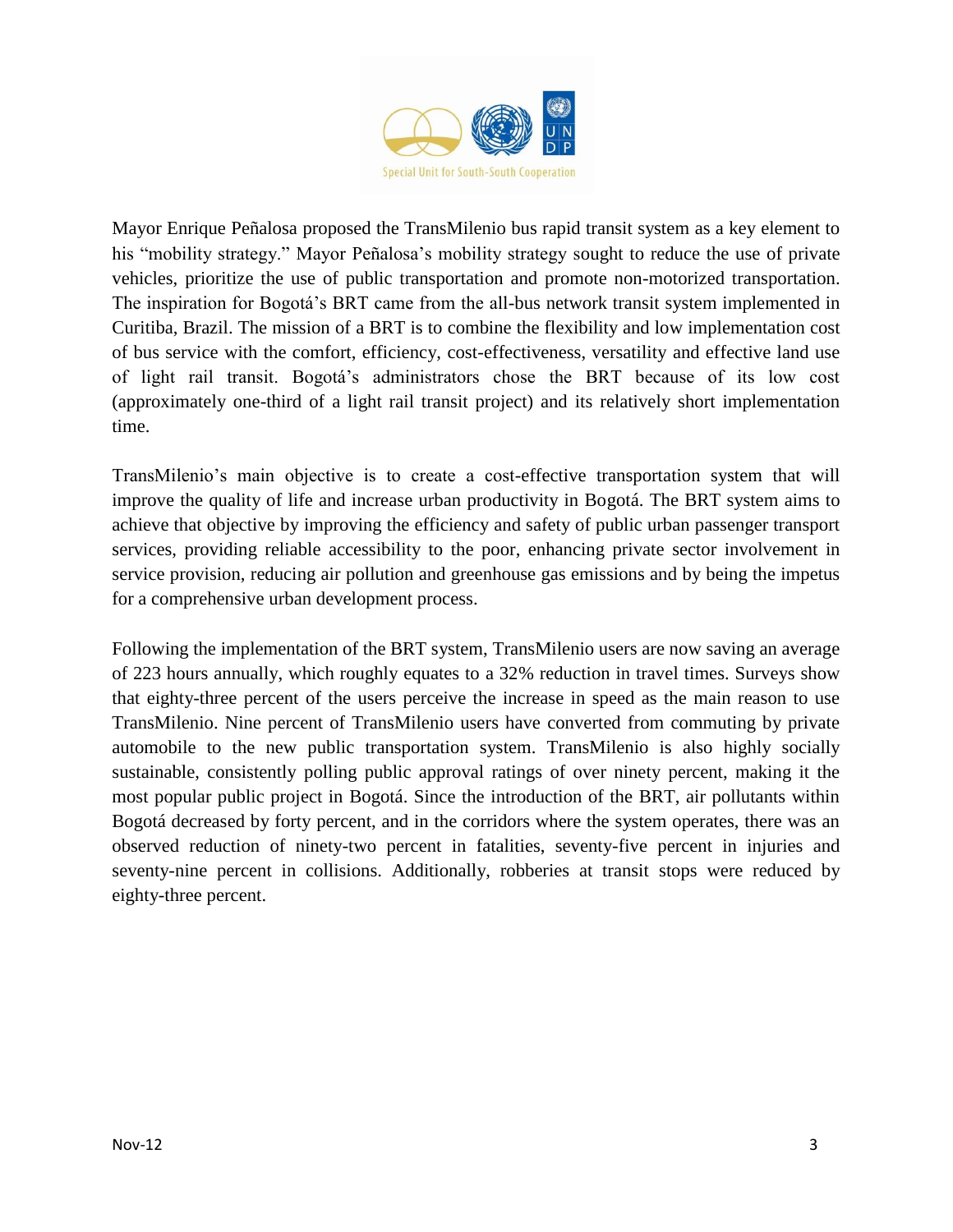

### **Project Description:**

#### **1. Partners**

Design, planning and investment in the infrastructure is carried out by public institutions such as the Bogotá Mayor's office, FONDATT (Fondo de Educación y Seguridad Vial - The Fund for Education and Road Safety of the Secretary of Transit and Transportation), the IDU, the IDCT (Instituto Distrital de Cultura y Turismo – The District Institute of Culture and Tourism), Secretary for Transportation and Traffic, Department of Planning, Secretary of Finance, and Metrovivienda.

The operation of TransMilenio is performed by private entities. Each private company was selected through an open and competitive bidding process. Four trunk line operators run the local and express services on the main highways. There are seven feeder bus operators who run services from rural areas to the main highways. Fare collection and the installation of validation equipment are carried out by a private partner, and the control center was installed and customized by a private firm.

### **2. Implementation Environment**

The largest change in Bogotá's public transportation system occurred in the operations of the service. Prior to TransMilenio, municipal authorities grated permits to private enterprises, allowing them to operate given routes. These companies did not own the buses that they operated; instead, they rented the vehicles from bus companies at a fixed daily price. The bus owners, looking to maximize profits, were lax on maintenance and renovation of the vehicles, which raised operational costs and increased contaminants and noise. In order to pay rent and make a profit, the companies providing transportation services would hire more buses than necessary, believing the more buses they ran, the higher profits they would generate. Between 1993 and 1997 the demand for bus service only increased twenty-seven percent, but the supply increased seventy-two percent. This resulted in an oversupply of about fifty percent of the seats necessary to meet demand.

Additionally, profit was directly proportional to the number of passengers that the companies served. This lead to "la guerra del centavo," which translates as "the war of the cent." The war of the cent refers to the aggressive actions taken by drivers in order to pick up the maximum number of potential passengers. This produced unnecessary competition along oversupplied routes. The competitions for passengers also led to unsafe driving practices that endangered all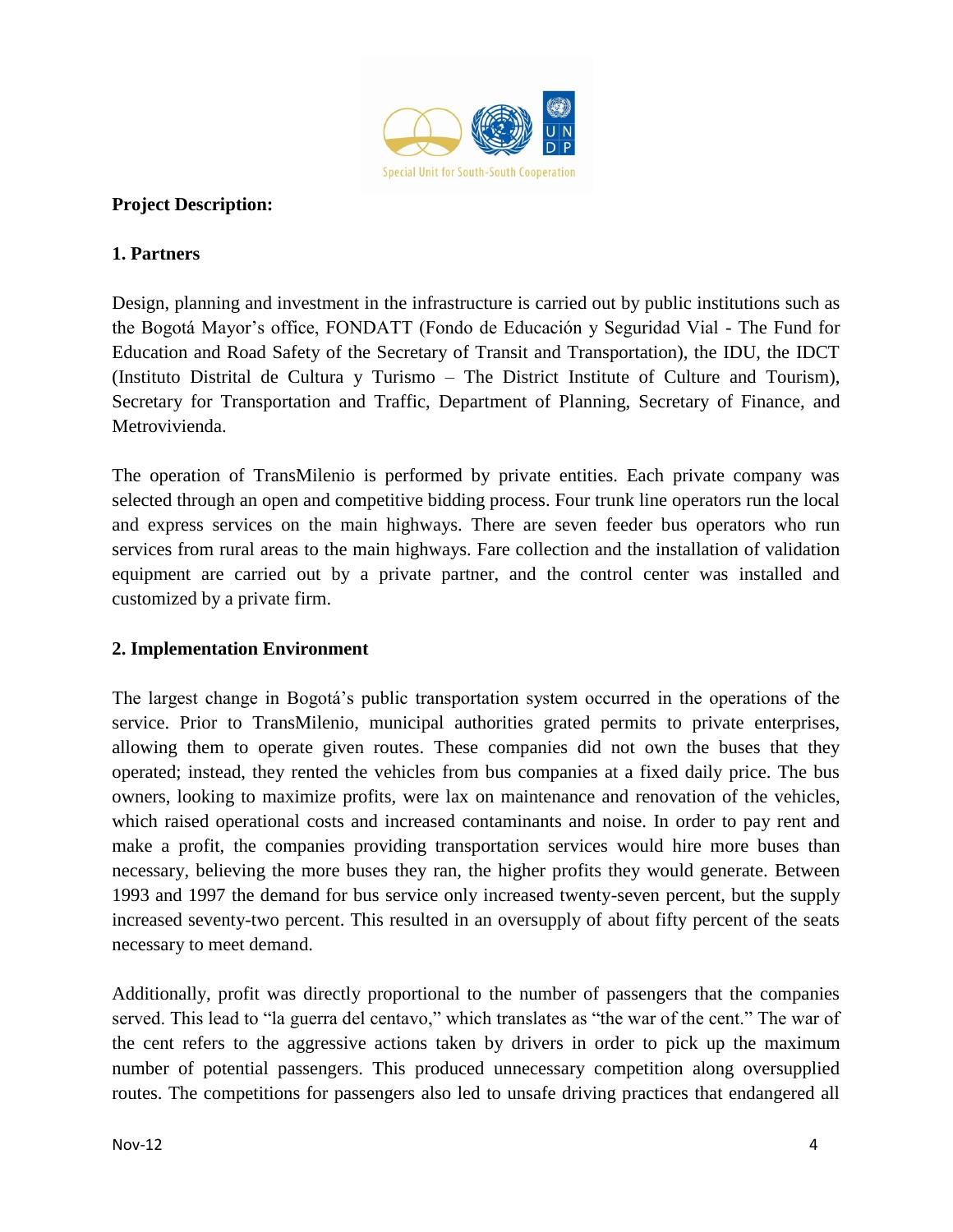

commuters on the road. Fare collection was performed by the driver, which produced many of the distractions that ended in accidents. In addition, tasking the driver with multiple duties increased the travel time, making the service less attractive to the public.

Bogotá's BRT opened December 18, 2000. The project went from a well-defined but very general idea to initial operation in only 36 months. Rapid implementation was possible because of strong political will and guidance, adequate financial support for infrastructure development, the work of a committed and enthusiastic technical team and the participation of a sector of the traditional transport industry. In an effort to acclimate passengers to the new system, TransMilenio ran free of charge from December 18, 2000 to January 6, 2001.

The system is run without any operational subsidies, yet the performance capacity is comparable to that of heavy rail transit systems (metro and regional rail), at a fraction of their capital cost. TransMilenio can achieve capacities of approximately 50,000 passengers per hour commuting in one direction. Maximum daily demand now approaches 1.5 million passengers. The fare charged by the TransMilenio System amounts to approximately US \$0.64 (as of November 2008) which is only six percent higher than the average fare charged by transportation services in other Colombian cities that offer less efficient and lower- quality services.

TransMilenio brought centralized control to Bogotá's public transportation system along with the ability to implement organized plans that respond to the market's demand. The system is broken into three divisions: regulators, managers and operators. The regulators of the system are The Ministry of Transport, which is in charge of national policies and plans, and the Municipality of Bogotá, primarily the transit and transport secretariat.

Managers include TransMilenio S.A. and IDU. Under the authority of the mayor's office, TransMilenio S.A. was incorporated in October 1999 as a dedicated agency. This transit authority plans, manages and controls the BRT system. IDU supervises the construction and maintenance of the infrastructure, which includes bus lanes, terminals, parking and maintenance yards, as well as pedestrian overpasses, plazas and sidewalks. Both entities form part of the municipality of Bogotá.

The introduction of TransMilenio brought organization to the operations of Bogotá's public transportation system. TransMilenio's operation is broken into three entities: bus operators, fare collection and a control center. TransMilenio S.A. implemented a competitive bidding process for bus operators by issuing public Requests For Proposals (RFPs). Awards are based on a points system that takes into account the bidders' experience in public transport in Bogotá, their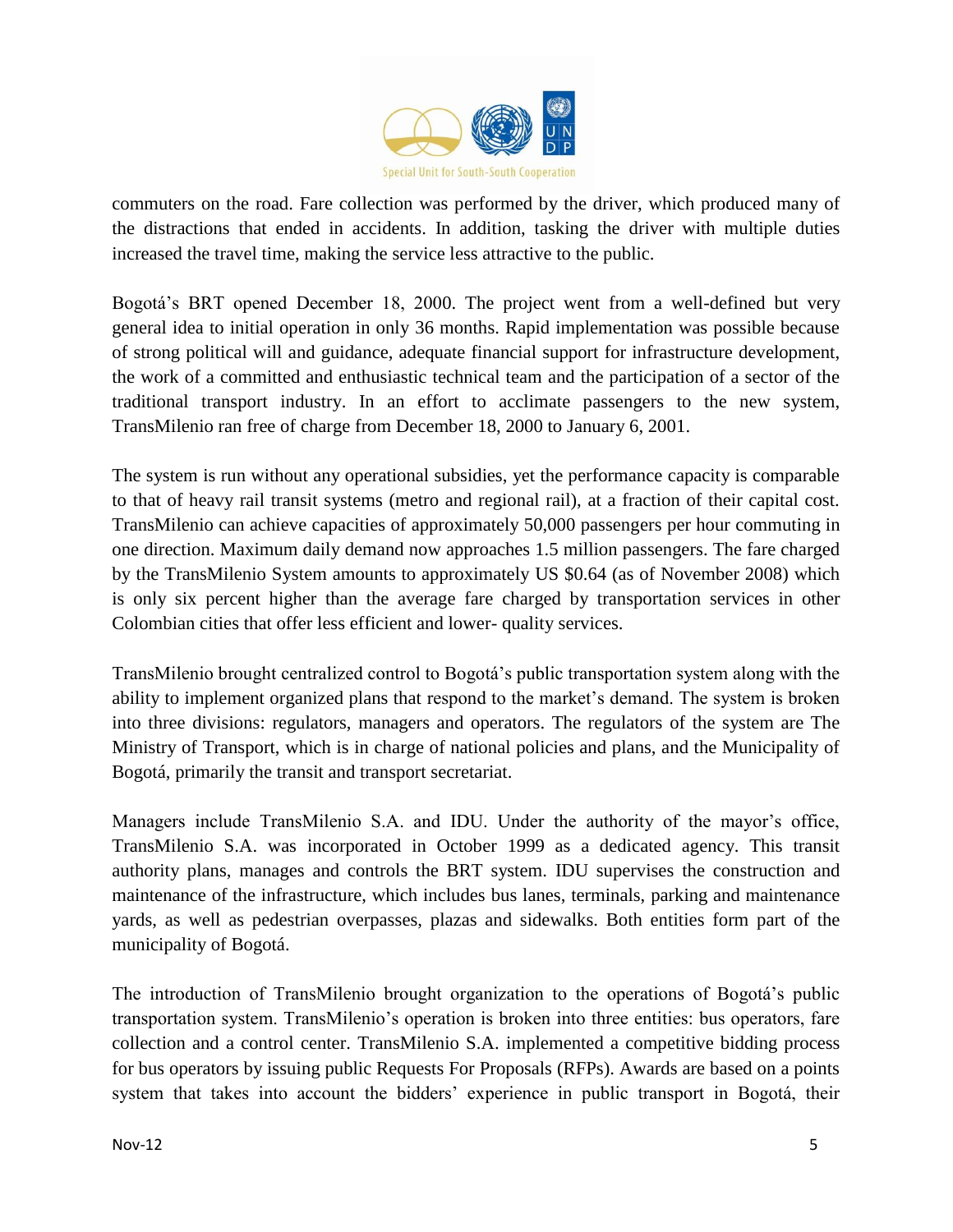

financial capacity, their economic bid for the ten-year concession contracts to be executed with the city and the buses' environmental specifications, among other factors. Under the supervision of TransMilenio S.A., the trunk lines are operated by four companies which are consortia of local transportation companies, associated with national and international investors that own the buses and hire drivers and maintenance personnel. Ninety-six percent of the private operators that provided transit service prior to TransMilenio acquired stock in the four firms that were awarded the contracts.

# **3. Financial Agreement**

TransMilenio is a public-private partnership, in which the public sector is responsible for the investment to develop the required infrastructure, while the private sector is responsible for the investment of the bus fleet, the ticket selling and validating system, and for the operation of the trunk and feeder services.

The cost of infrastructure for Phase I of the project was US \$5.9 million per kilometer. The initial public investment into the infrastructure totaled US \$240 million. The public sector's financial resources for the implementation of the BRT system came from a fuel tax (46%), local revenues (28%), a credit from the World Bank (6%) and grants from the national government (20%). Half of the 25% gasoline tax levied in Bogotá is used for the continued expansion of TransMilenio. Tariffs collected in the TransMilenio system only cover operational costs; the public financed component is not repaid. Since Phase I, TransMilenio has expanded through two other phases: Phase II, which consisted adding addition stations and routes, and Phase III contracts commenced on June 17, 2008 and completion is planned for the second half of 2010. The average ridership in 2006 approached 1,050,000 daily, and in 2009 average ridership reached 1,400,000 daily. Development of the system will continue to be updated with a predicted total investment of US \$3.3 billion, and according to current plans they system will be finished in 2016 in a total of eight phases.

The private sector maintains its operations through fare collection. No public subsidies were provided to fund equipment acquisition or operation. TransMilenio is designed to recover one hundred percent of its operational costs through passenger fares. Given that it is privately operated, any increase in revenue from expanded ridership goes directly to the operators. Likewise, if costs increase while demand declines, the private operator is required to cover the risks and loses.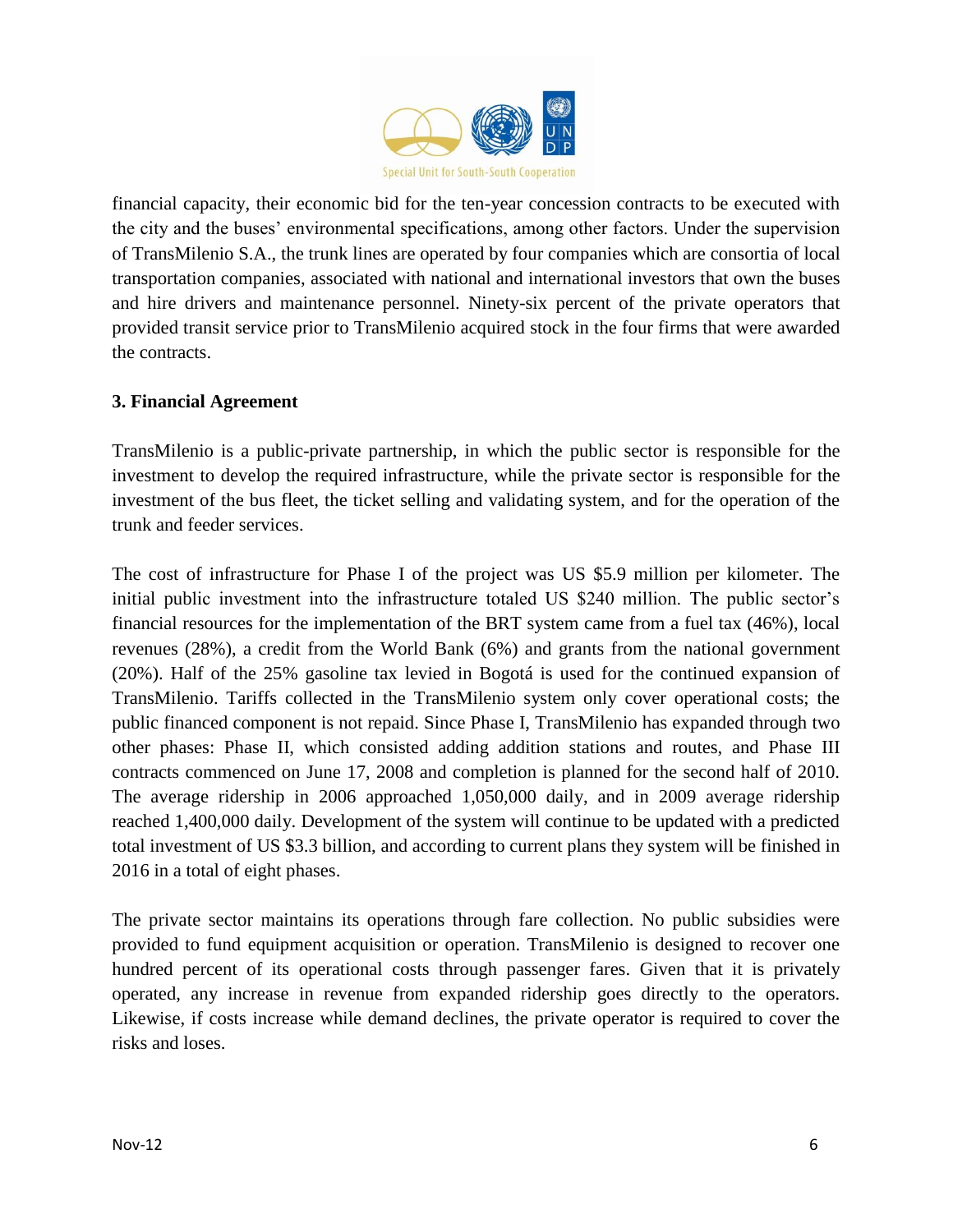

#### **4. Contract Provisions**

IDU is in charge of constructing and maintaining the infrastructure associated with the BRT system. TransMilenio S.A. supervises the operations of the system, including awarding contracts to the private sector operators. In order to ensure continual funding to monitor and maintain the control system, TransMilenio S.A. receives four percent of the system's revenues from the collection trip selling and secondary activities, such as advertising at stations.

Fares collected by the private concession holder are deposited in a trust fund on a daily basis. Moneys are distributed weekly to the system's agents, in accordance with the provisions of their respective contracts. The compensation for trunk line operators is based on the kilometers served by each bus, plus or minus bonuses or penalties to incentivize service quality. Since the number of passengers no longer affects the trunk line operator's revenue, the wild competition for passengers, or "cents war," among public transportation entities has subsided. Trunk line operators can receive up to sixty-five percent of the collected revenues.

However, the compensation for feeder line operators and the fare collector is based on a combination of revenues from a payment per kilometer traveled and the number of passengers served. Feeder line operators can receive up to twenty percent of the fares collected, while the fare collection operator can receive up to ten percent. One percent of revenues is deposited into an administrative fund.

As TransMilenio has grown, the contract provisions for new bus operators have been expanded. Given that the system has already demonstrated its profit-generating possibilities to the private sector, coupled with the continued need to include displaced bus owners and to dispose of obsolete buses, modifications were made to the contract. An increased responsibility to cover cleaning and safety of the new stations has been assigned to trunk line operators. The new contracts call for incentives to include owners of one or two buses as shareholders of the trunk line operator companies with a minimum of ten percent of the shares. Finally, a requirement was implemented to scrap at least six obsolete buses to introduce each new articulated bus (two buses connected in the middle by a flexible tube).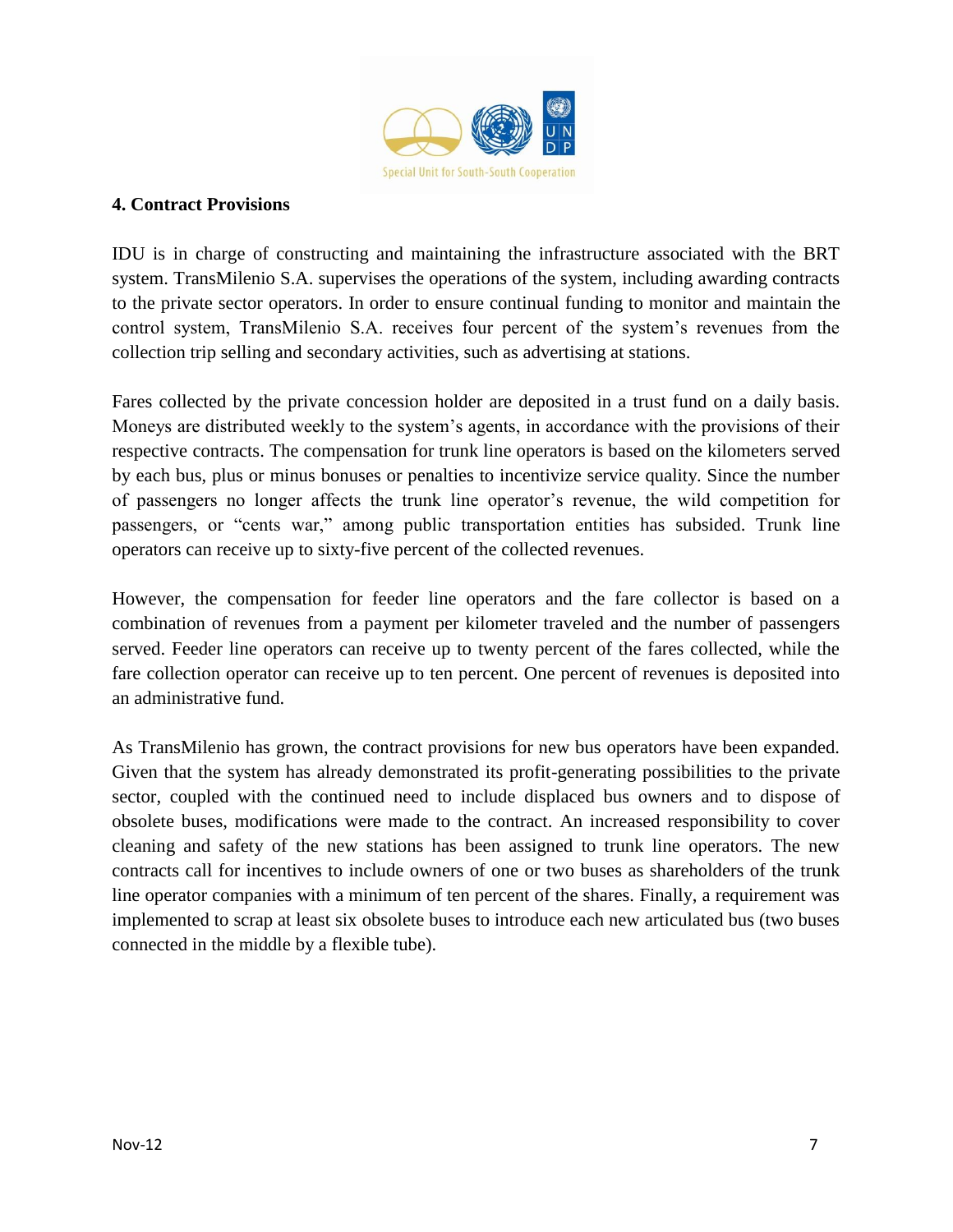

#### **5. Implementation Metrics**

The goals of the TransMilenio system are to transform Bogotá's public transportation system in order to improve citizens' quality of life and increase the city's productivity. It is a goal to have an updated system with resources in place to move more than eighty percent of the city's population. The project is pursuing five major reforms in order to achieve those goals.

The system developed new infrastructure consisting of dedicated lanes, large capacity buses and elevated bus stations that allow pre-board ticketing and fast boarding. The initial phase of the project included 40 kilometers of dedicated bus ways. The long-term plan envisions a total of 388 kilometers of exclusive lanes. The articulated buses that run on the dedicated lanes have a capacity of 160 passengers and are built with clean diesel engines that comply with Euro II environmental standards. Smaller feeder buses, with a maximum capacity of 80 passengers, were also integrated into the system. In May 2007, a 270 passenger bus was introduced for use in Phase III operations.

Seven feeder zones with 309 kilometers of feeder routes within 74 neighborhoods were established to move passengers from remote areas to the main BRT system. Elevated bus stations allow the young, elderly and disabled to easily board and alight from the buses. TransMilenio uses a prepaid method of payment (off-board fare collection). The passenger pays the fare upon entry to the system by purchasing a contactless smart card at the ticket office located at the entrance of each station. The smart card can be for one or multiple trips. Access turnstiles are located at the entrances and exits of the stations to validate and register the number of passengers using the system. The fare collector financed the acquisition and installation of the smart cards and validation system and provides information services to users of the system.

TransMilenio developed an integrated fare system that allows free transfers. Because the ticketing system is privately operated, and utilizes the technology of the smart card, multiple boarding from feeder services to trunk services (local or express) is permitted. This reduces dwell times, bus operating cost and travel times for passengers. Additionally, the use of fixed fares allows cross subsidizing among passengers to occur. Passengers who travel a short distance subsidize those who travel a longer distance. This seems socially equitable because the poor normally live in residences further from the city center. Use of transfers saves riders approximately US \$0.60 per day, which is equivalent to fourteen percent of the average daily income of a low-income passenger.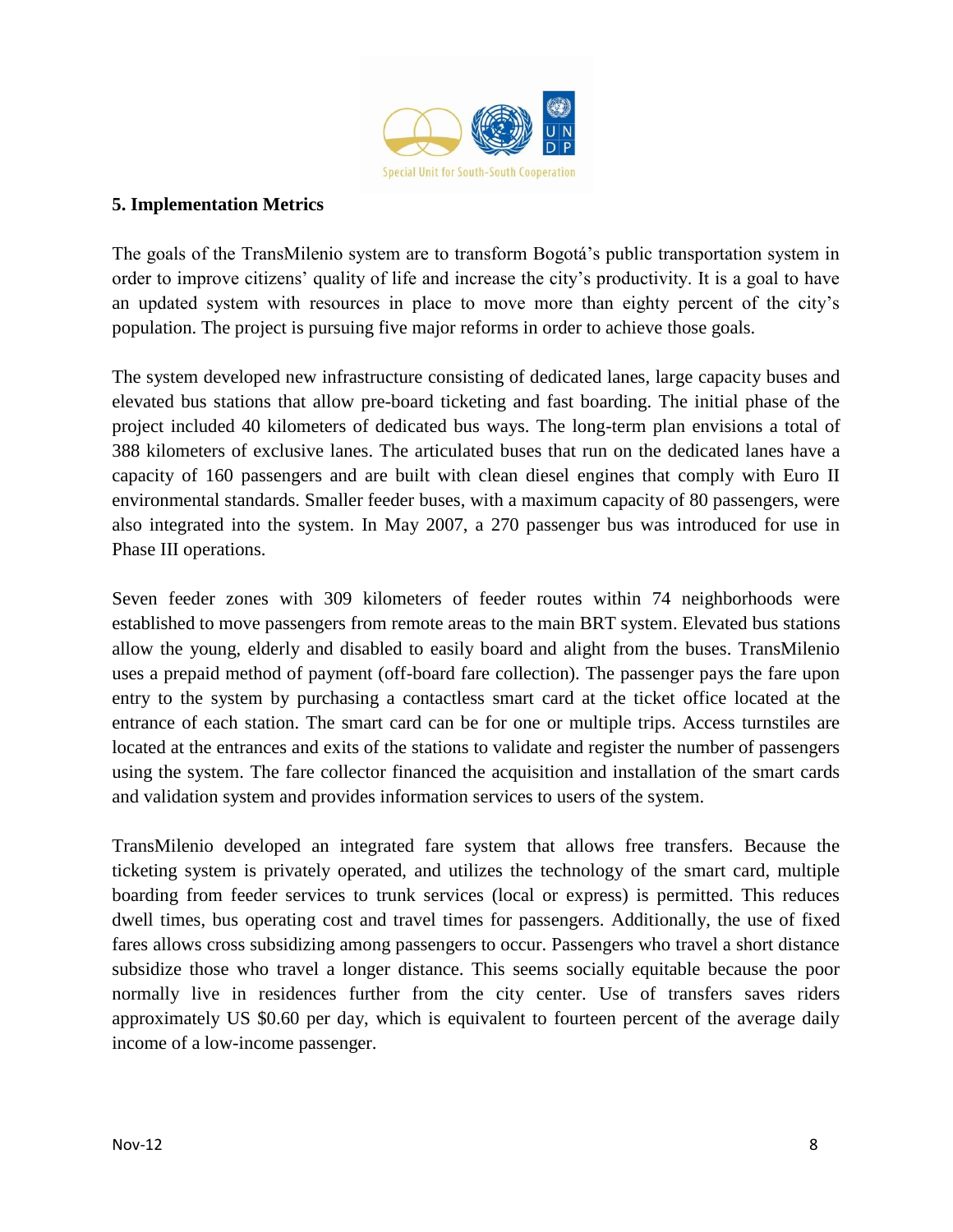

The project helped to improve the bus management system move from many small independent enterprises competing at bus-to-bus level, to a consolidated structure with formal enterprises competing for concessions. This step brought safer, more efficient public transportation to Bogotá.

The centralized coordinating fleet control provides monitoring and communications to schedule services and real-time responses to contingencies. The satellite control center allows continual supervision of the operation of the buses. Weight sensors in the bus suspension are used to prevent overload. Each bus has a Global Positioning System receiver to report the bus location, a computer that contains the schedule, a tracking communication system that shares information with the control center and the police, and a transponder that sends the information to receivers at the entrances and exits of every station. This communication system makes it possible to adjust the schedule and identify possible new routes into the system.

Finally, TransMilenio instituted a "scrappage program" to reduce the existing fleet of outdated, high-polluting buses. By disposing of over 9,000 buses TransMilenio will retire more than onethird of all conventional buses and reduce the risk of a declining efficiency (load factor) in the remaining system.

### **Commentary:**

# **1. Methods for Overcoming Impediments**

From the beginning of the BRT implementation, the private transportation operators that used to provide transit service in Bogotá were involved in the planning process. Keeping the operators of the old system informed and allowing them to partake in TransMilenio planning helped to prevent possible protests and work stoppages. Finally, no operator was excluded from bidding for a position in the new system.

The city's strong leadership and buy-in allowed TransMilenio to develop into a working system in a short amount of time. The leadership mobilized the necessary funds to implement the system, adopted state-of-the-art technologies to run the system, established a good management company, developed a sound investment structure and created an efficient single fare pricing system. The final accomplishment allows most Colombians living in Bogotá to utilize the system.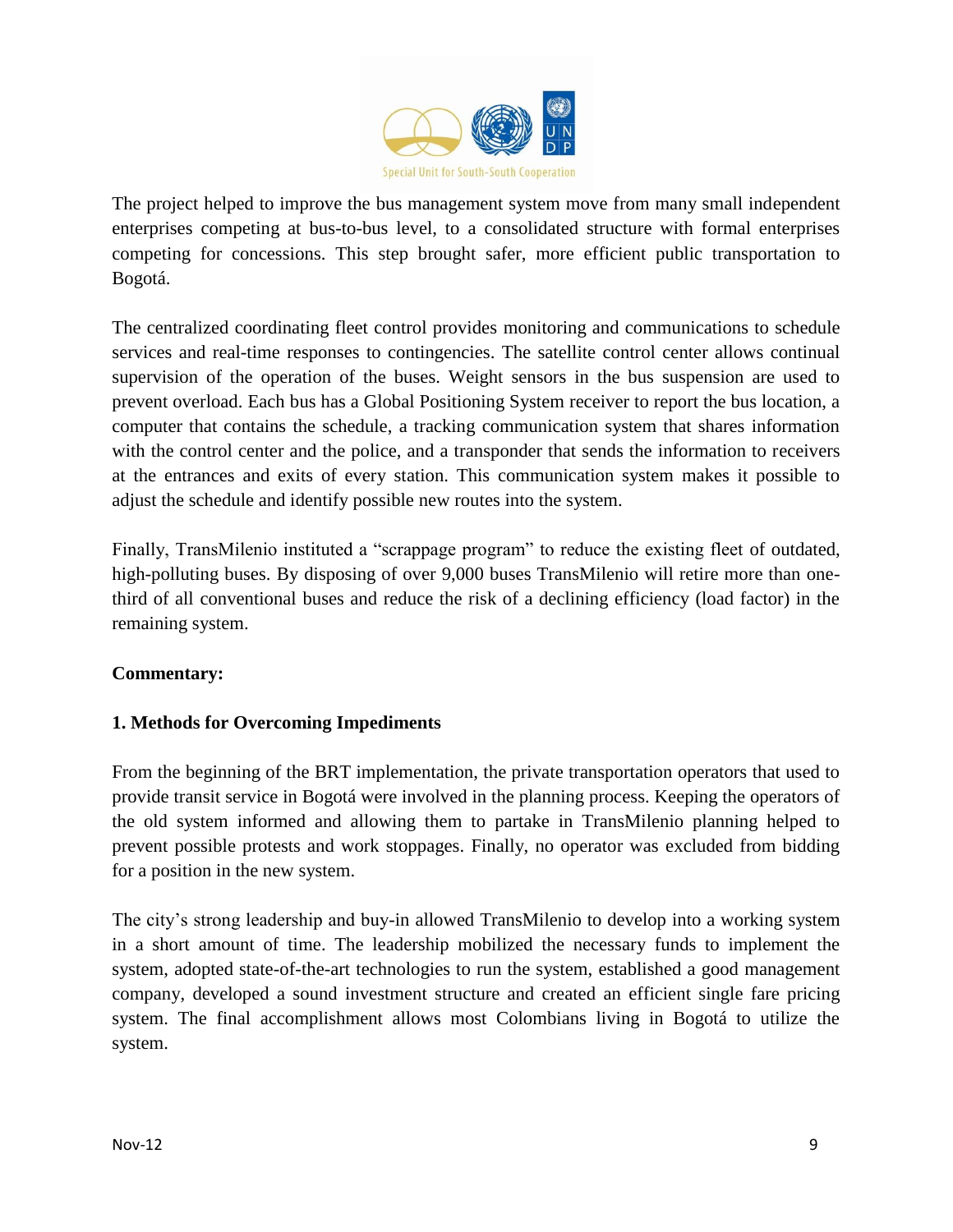

The BRT system in Bogotá is a great example of one city leveraging the experiences of another to implement a new initiative. The structure for this system largely mimicked those of Curitiba, Brazil and Quito, Ecuador. By utilizing these previously established systems, Bogotá was able to learn from its peers and implement an organized structure based on a proven business plan.

# **2. Key Points for Success or Failure**

The success of TransMilenio was contingent upon many factors:

- Ensuring equity within the system remained a high priority.
- Establishing coordination mechanisms and adequate institutional arrangements.
- Allocating sufficient technical and financial resources to the preparation and execution of the project.
- Including stakeholders in the process to garner support.
- Thinking long-term, but including specific short-term actions that have an immediate demonstrated effect.
- Assuring financial sustainability by using measures that reinforce this principle even if they are unpopular (gas tax, use of general revenue, private vehicle restrictions).
- Providing adequate incentives for private sector operation (performance based contracts for defined periods of time and competitive tendering).
- Connecting with existing road transport systems.
- Creating awareness of the system and its upgrades through information campaigns to gain public buy-in.

TransMilenio was just one aspect of a plan to decrease traffic congestion and alleviate pollution within Bogotá. To complement the system, 300 kilometers of paved cycle ways were installed, 120 kilometers of roadways are closed to cars every Sunday, a license plate registration system was established that bans forty percent of all private vehicles during peak times and Bogotá hosts the world's largest car-free day event each year.

In order to expand the system, there are future barriers that must be overcome. In an effort to continuously improve the systems quality, there have been several enhancements in the contractual mechanisms and specifications of the infrastructure in the current plan for expansion. As a result, the cost per kilometer needed to extend the bus ways is significantly higher than anticipated, and the District of Bogotá must provide more funding for expansion than originally planned. They will be forced to identify alternative finance sources in order to continue with the project.